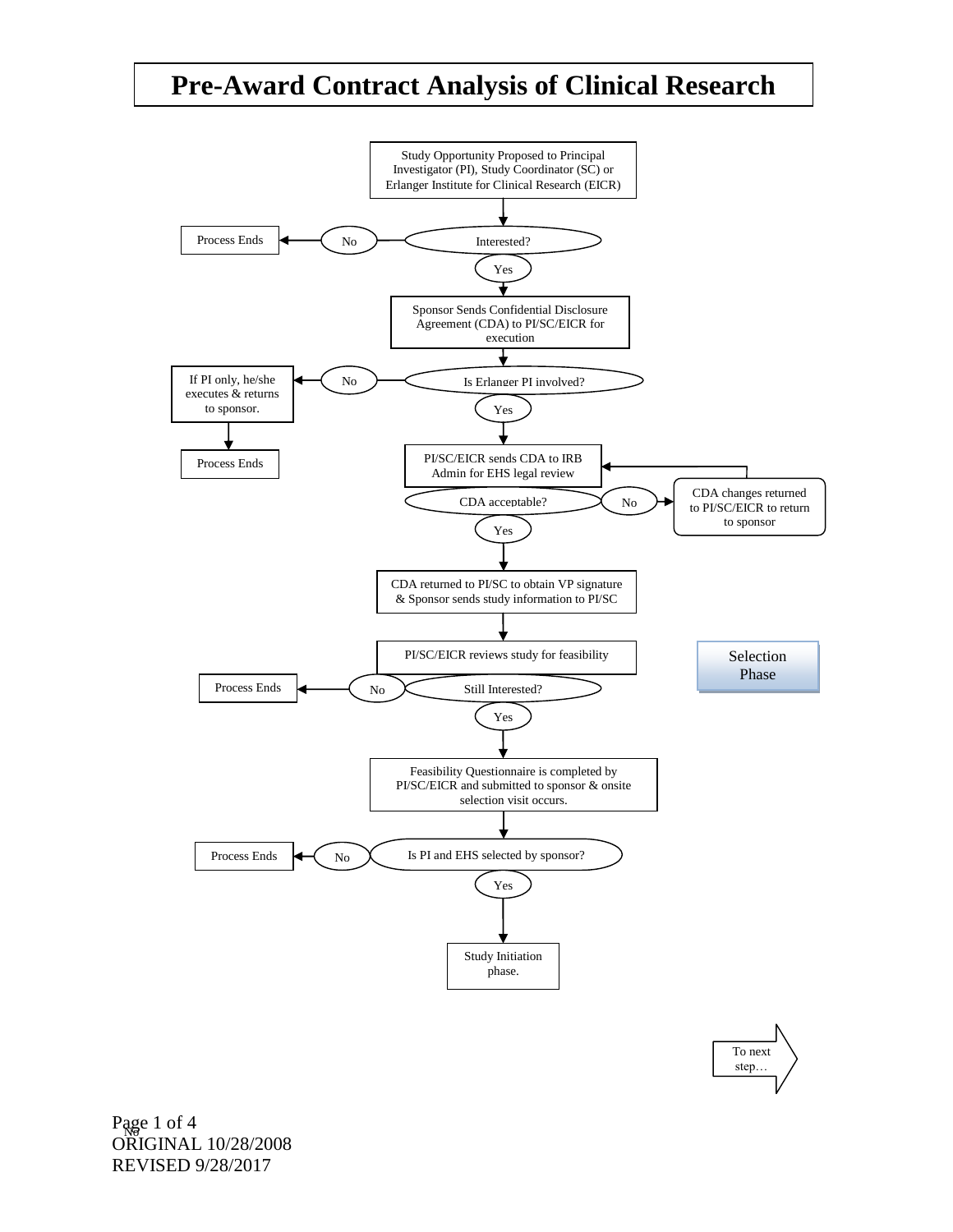## **Contract Analysis of Clinical Research Study**

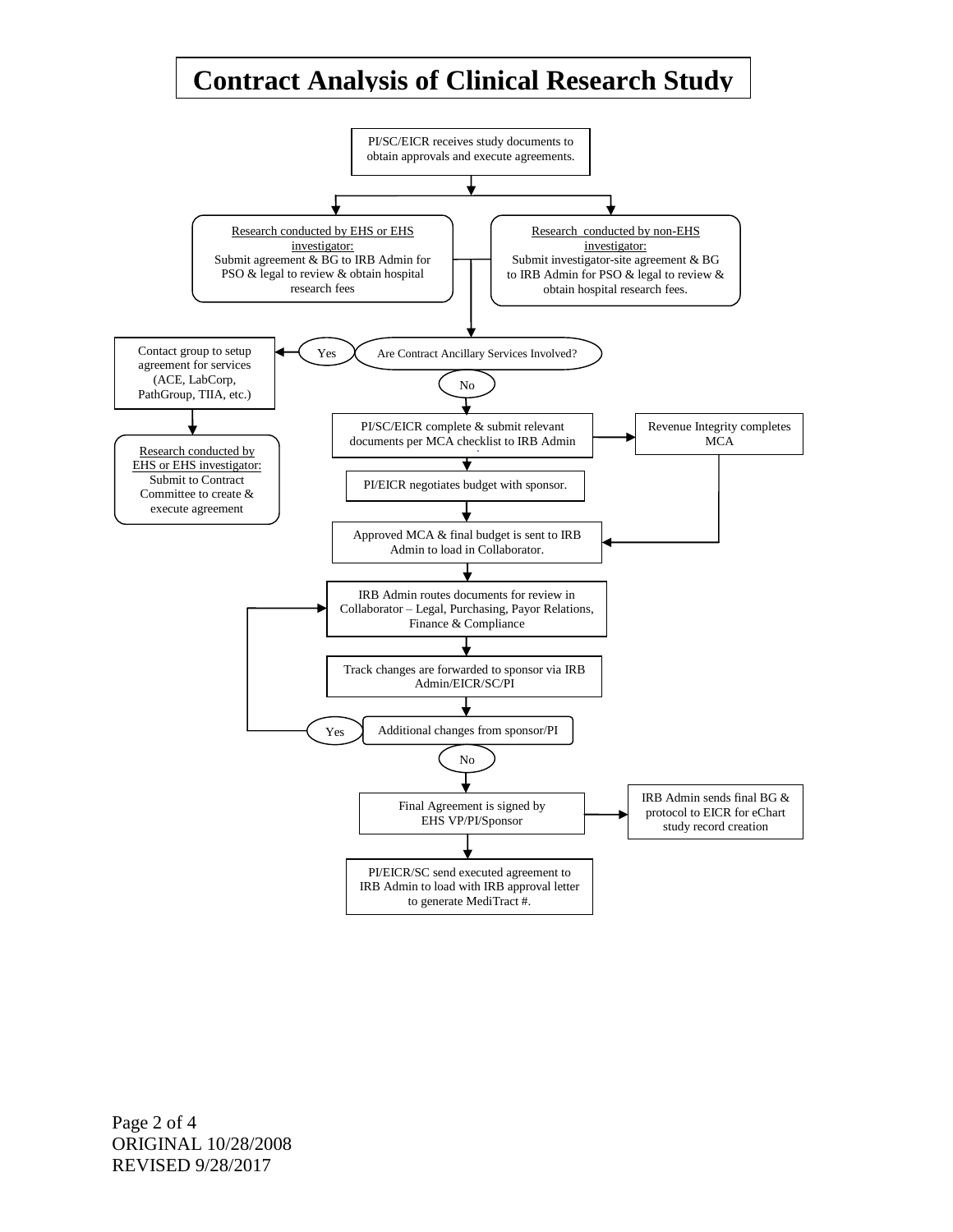## **Identification of Research Patients & Billing**



*For questions, email: eChart.Research@erlanger.org*